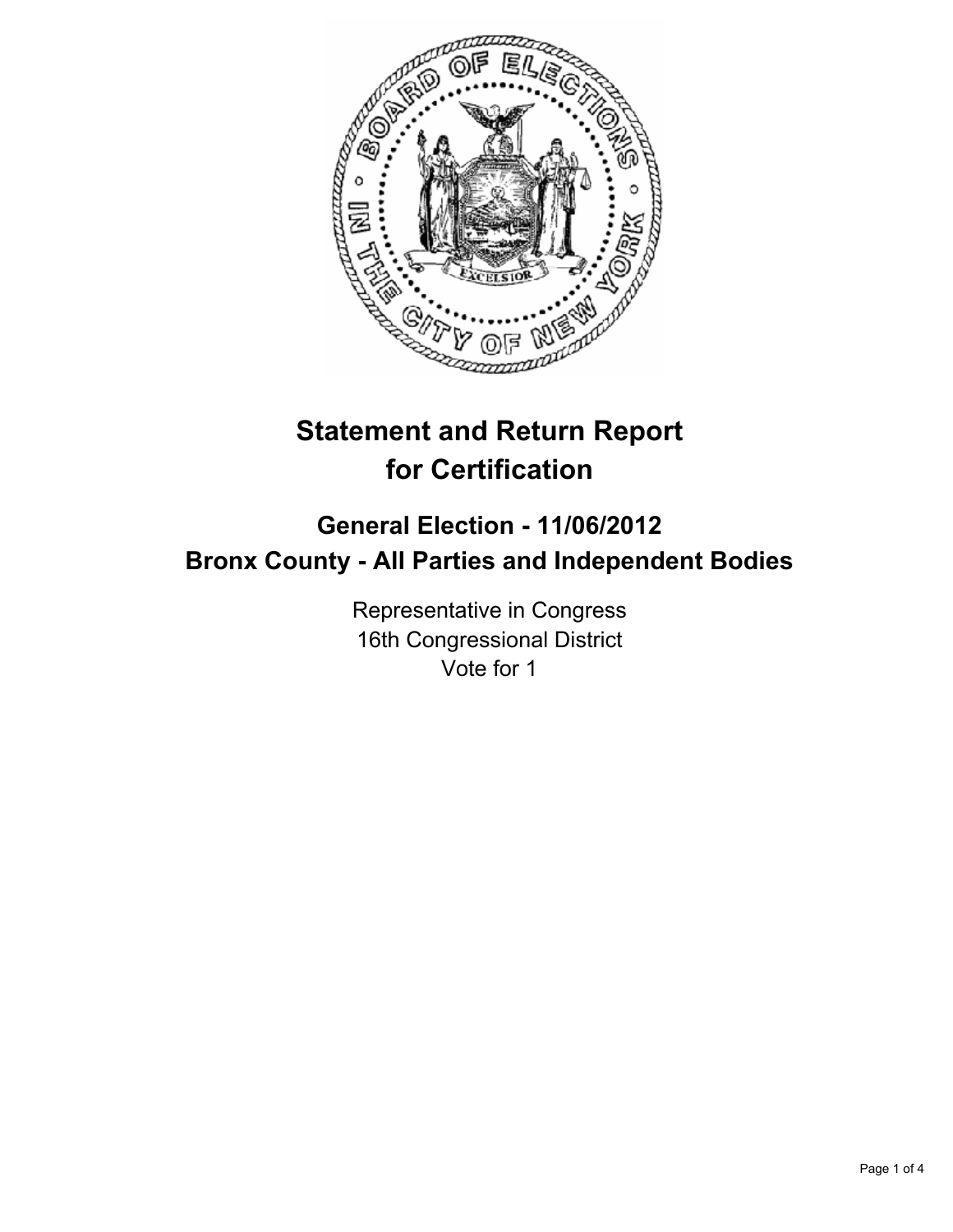

#### **Assembly District 80**

| PUBLIC COUNTER                                           | 2,072        |
|----------------------------------------------------------|--------------|
| <b>EMERGENCY</b>                                         | 0            |
| ABSENTEE/MILITARY                                        | 80           |
| <b>FEDERAL</b>                                           | 17           |
| SPECIAL PRESIDENTIAL                                     | $\mathbf{0}$ |
| <b>AFFIDAVIT</b>                                         | 291          |
| <b>Total Ballots</b>                                     | 2,460        |
| Less - Inapplicable Federal/Special Presidential Ballots | 0            |
| <b>Total Applicable Ballots</b>                          | 2,460        |
| ELIOT L. ENGEL (DEMOCRATIC)                              | 1,971        |
| JOSEPH MCLAUGHLIN (REPUBLICAN)                           | 102          |
| ELIOT L. ENGEL (WORKING FAMILIES)                        | 38           |
| <b>JOSEPH DIAFERIA (GREEN)</b>                           | 19           |
| LOUIS FARRAKHAN (WRITE-IN)                               | 1            |
| SHANIKA LIVINGSTON (WRITE-IN)                            | 1            |
| <b>Total Votes</b>                                       | 2,132        |
| Unrecorded                                               | 328          |

#### **Assembly District 81**

| <b>PUBLIC COUNTER</b>                                    | 23,140         |
|----------------------------------------------------------|----------------|
| <b>EMERGENCY</b>                                         | 0              |
| ABSENTEE/MILITARY                                        | 1,062          |
| <b>FEDERAL</b>                                           | 385            |
| <b>SPECIAL PRESIDENTIAL</b>                              | $\Omega$       |
| <b>AFFIDAVIT</b>                                         | 1,696          |
| <b>Total Ballots</b>                                     | 26,283         |
| Less - Inapplicable Federal/Special Presidential Ballots | 0              |
| <b>Total Applicable Ballots</b>                          | 26,283         |
| ELIOT L. ENGEL (DEMOCRATIC)                              | 18,923         |
| JOSEPH MCLAUGHLIN (REPUBLICAN)                           | 3,912          |
| ELIOT L. ENGEL (WORKING FAMILIES)                        | 748            |
| <b>JOSEPH DIAFERIA (GREEN)</b>                           | 420            |
| DAVID A GREEN MD (WRITE-IN)                              | 1              |
| ELIOTT ENGEL (WRITE-IN)                                  | 1              |
| JACETTA SZETMAKI (WRITE-IN)                              | 1              |
| JOHN NORBORTO (WRITE-IN)                                 | 1              |
| KEITH MC DERMITT (WRITE-IN)                              | 1              |
| MICHAEL WELCH (WRITE-IN)                                 | 1              |
| NITA M. LOWEY (WRITE-IN)                                 | $\overline{2}$ |
| UNATTRIBUTABLE WRITE-IN (WRITE-IN)                       | 3              |
| YAMILE SALAMAN (WRITE-IN)                                | 1              |
| YUAKOU KAPLAN (WRITE-IN)                                 | 1              |
| <b>Total Votes</b>                                       | 24,016         |
| Unrecorded                                               | 2,267          |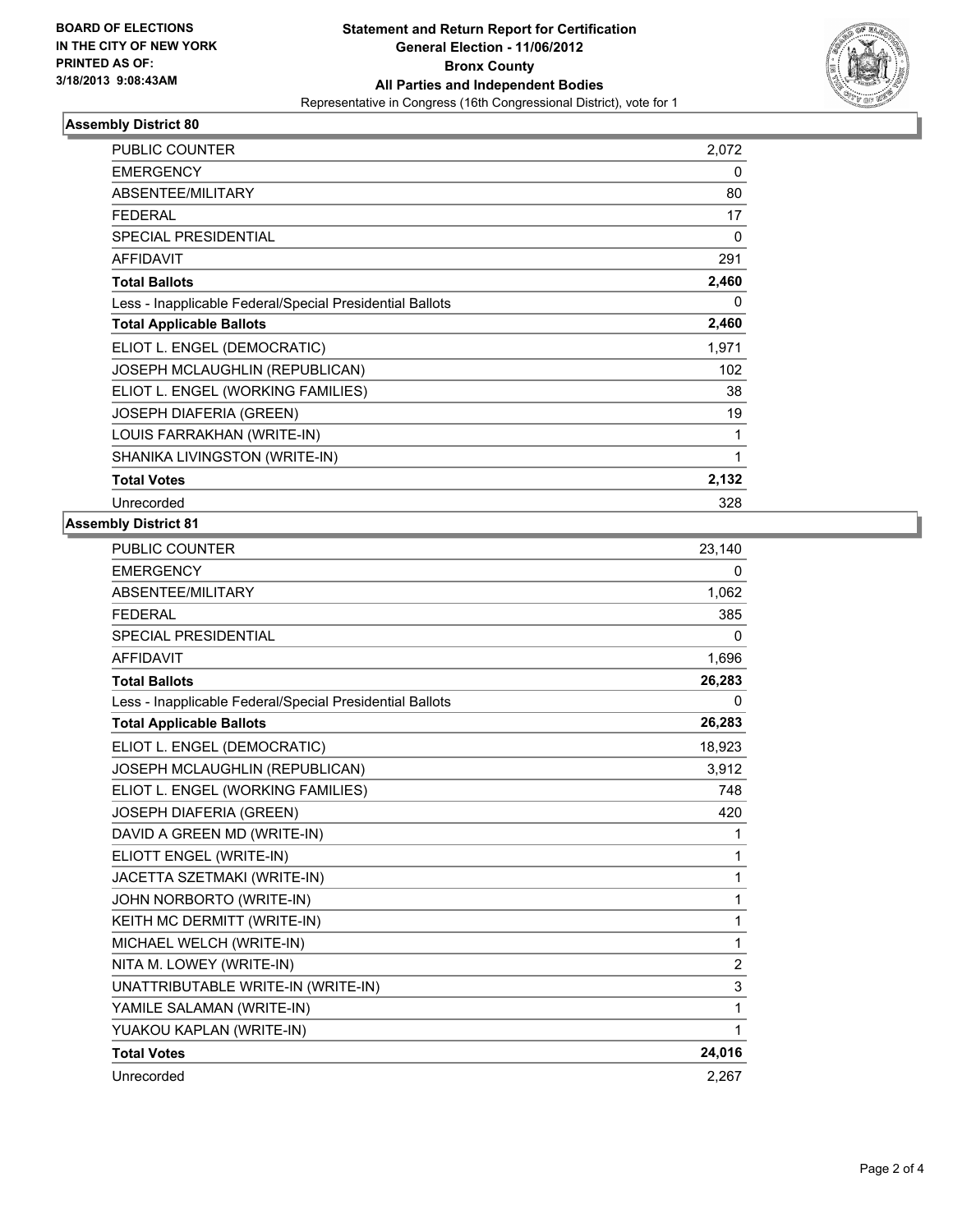

#### **Assembly District 82**

| <b>PUBLIC COUNTER</b>                                    | 15,786 |
|----------------------------------------------------------|--------|
| <b>EMERGENCY</b>                                         | 0      |
| ABSENTEE/MILITARY                                        | 468    |
| <b>FEDERAL</b>                                           | 47     |
| <b>SPECIAL PRESIDENTIAL</b>                              | 0      |
| <b>AFFIDAVIT</b>                                         | 820    |
| <b>Total Ballots</b>                                     | 17,121 |
| Less - Inapplicable Federal/Special Presidential Ballots | 0      |
| <b>Total Applicable Ballots</b>                          | 17,121 |
| ELIOT L. ENGEL (DEMOCRATIC)                              | 14,131 |
| JOSEPH MCLAUGHLIN (REPUBLICAN)                           | 684    |
| ELIOT L. ENGEL (WORKING FAMILIES)                        | 251    |
| <b>JOSEPH DIAFERIA (GREEN)</b>                           | 144    |
| ANGEL FRANCO (WRITE-IN)                                  | 1      |
| UNATTRIBUTABLE WRITE-IN (WRITE-IN)                       | 3      |
| <b>Total Votes</b>                                       | 15,214 |
| Unrecorded                                               | 1,907  |

### **Assembly District 83**

| PUBLIC COUNTER                                           | 34,841 |
|----------------------------------------------------------|--------|
| <b>EMERGENCY</b>                                         | 21     |
| ABSENTEE/MILITARY                                        | 871    |
| <b>FFDFRAL</b>                                           | 113    |
| <b>SPECIAL PRESIDENTIAL</b>                              | 0      |
| <b>AFFIDAVIT</b>                                         | 3,519  |
| <b>Total Ballots</b>                                     | 39,365 |
| Less - Inapplicable Federal/Special Presidential Ballots | 0      |
| <b>Total Applicable Ballots</b>                          | 39,365 |
| ELIOT L. ENGEL (DEMOCRATIC)                              | 33,793 |
| JOSEPH MCLAUGHLIN (REPUBLICAN)                           | 761    |
| ELIOT L. ENGEL (WORKING FAMILIES)                        | 469    |
| <b>JOSEPH DIAFERIA (GREEN)</b>                           | 141    |
| DANNY WASHINGTON (WRITE-IN)                              | 1      |
| JOSEPH CROWLEY (WRITE-IN)                                | 1      |
| KIMBERLY DAVEY (WRITE-IN)                                | 1      |
| NITA M. LOWEY (WRITE-IN)                                 | 1      |
| VALERIE RIGANO (WRITE-IN)                                | 1      |
| <b>Total Votes</b>                                       | 35,169 |
| Unrecorded                                               | 4,196  |
|                                                          |        |